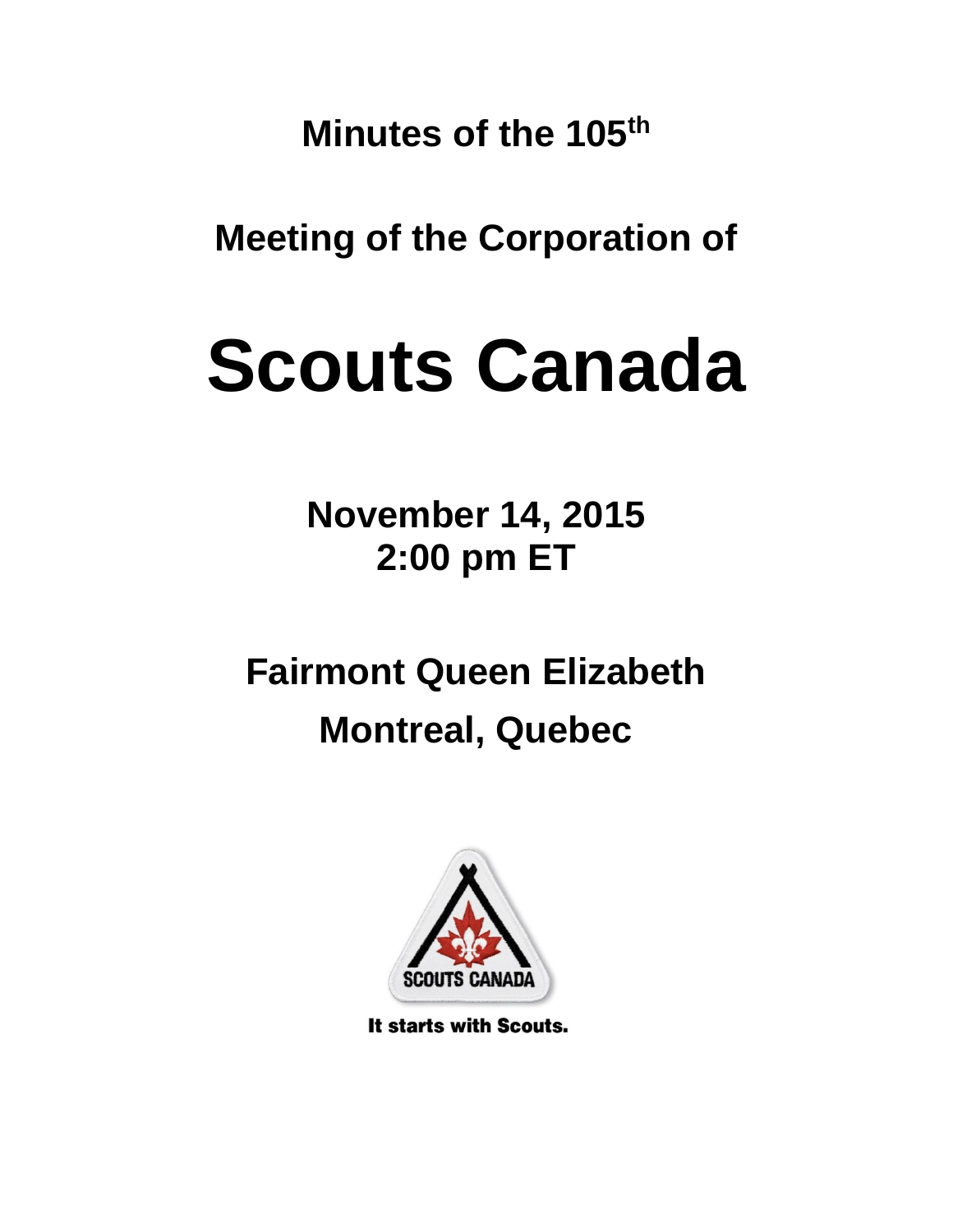### **NO. 1 WELCOME:**

J. Anderson, Chair of the Board, welcomed the members to the 105<sup>th</sup> meeting of the Corporation of Scouts Canada.

Voting Members were provided with a brief overview of voting instructions prior to proceeding with the business of the meeting. Online votes would be displayed on the screen in the room. Returning Officers were identified to those present.

# **NO. 2 INVOCATION AND GONE HOME:**

Chris von Roretz, Vice Chair Strategic, read the list of Scouters who had Gone Home during the Scouting year.

| Alan Griffin                     | A long-serving volunteer in Voyageur Council. At 92, he was the<br>oldest wolf in the pack.                                                                                                       |
|----------------------------------|---------------------------------------------------------------------------------------------------------------------------------------------------------------------------------------------------|
| <b>Bethany Tory</b>              | Colony Scouter for the 23rd Nepean Group, Dinosaur Beaver Colony,<br>and a member of the Group Committee.                                                                                         |
| <b>Candy Stott</b>               | Northern Ontario Council Commissioner. From Pack Scouter through<br>to Council Commissioner, she enjoyed her many years in Scouting<br>and treasured the friendships that she made along the way. |
| <b>Annie Hurd</b>                | A retired long term Chinook Council employee                                                                                                                                                      |
| <b>Daniel Neville-Lake</b>       | Cub Scout in 5 <sup>th</sup> Aurora B Pack in Brampton, ON                                                                                                                                        |
| <b>Harry Neville-Lake</b>        | Beaver Scout in 5 <sup>th</sup> Aurora B Colony in Brampton, ON                                                                                                                                   |
| <b>Art Musson</b>                | Group Committee Member, Golden Ears (LDS) Scout Group in<br><b>Fraser Valley Council</b>                                                                                                          |
| Kameel Karim Punjani             | Former Beaver Scout, Cub Scout, Troop Scout & Venturer Scout with<br>13th SW Burnaby Ismaili Scout Group in Pacific Coast Council                                                                 |
| William (Bill) Gage              | Former Scouts Canada Employee. Executive Director for Vancouver<br>Coast Region until 1993. Silver Maple Leaf recipient.                                                                          |
| <b>Michael Richard</b><br>Palmer | Colony Scouter, Pack Scouter, Troop Scouter and Company Scouter.<br>Area Commissioner for Pacific Spirit Area in Pacific Coast Council                                                            |
| <b>Bruce Wilson</b>              | Became a Scouter in 1969 with Vancouver Coast Region and later<br>joined Fraser Valley Council. Member of the 31st Alouette BP Guild                                                              |
| <b>Moment of Silence</b>         |                                                                                                                                                                                                   |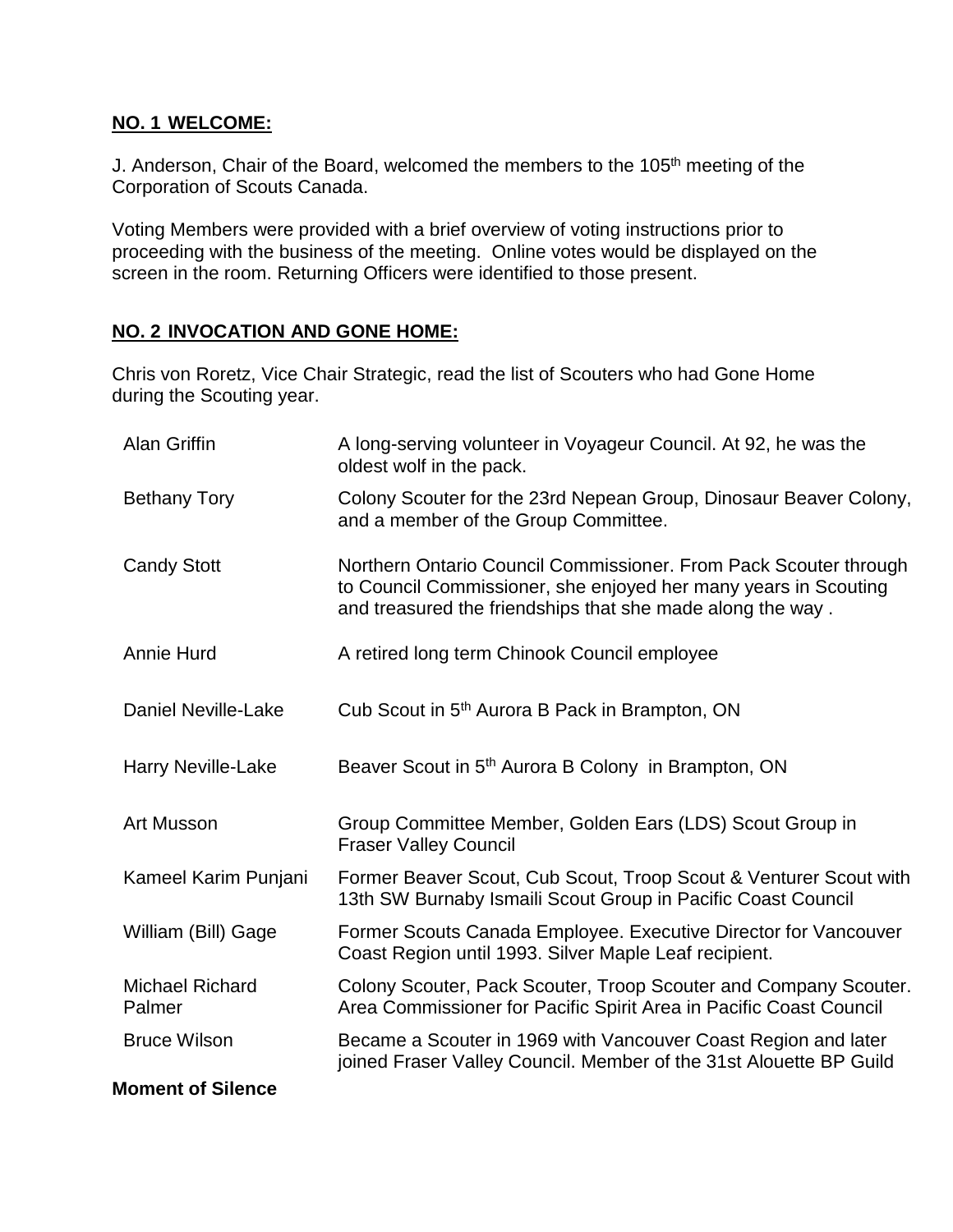# **NO. 3 SPECIAL CORRESPONDENCE AND REGRETS:**

Andrew Price, Executive Commissioner & CEO, informed the members that no special correspondence had been received.

Regrets were received from Consiglio Di Nino, David Huestis, Andrew Molson, and Craig Kielburger, Honorary Officers of Scouts Canada.

# **NO. 4 APPROVAL OF THE MINUTES:**

Andrew Price, Executive Commissioner & CEO

**Moved that the Minutes of the 104th Meeting of the Corporation of Scouts Canada on November 15, 2014, as circulated, be approved.**

**Moved: Andrew Price Seconded: Owen Paetkau CARRIED**

#### **NO. 5 SAFETY MOMENT:**

Brenda Sweeney, Member of the Board of Governors, shared a safety moment.

## **NO. 6 REPORT FROM BOARD OF GOVERNORS**

J Anderson, Chair of the Board, presented a report on behalf of the Board of Governors.

**Moved that the Report from the Board of Governors as presented to the Members be accepted.**

**Moved: J Anderson Seconded: Ersin Kutluoglu CARRIED**

#### **NO. 7 REPORT FROM THE NATIONAL KEY 3:**

Kaylee Galipeau, National Youth Commissioner Andrew Price, Executive Commissioner & CEO

**Moved that the Report of the National Key 3 to the Members be accepted.** 

**Moved: Kaylee Galipeau Seconded: Linda Rainbow CARRIED**

# **NO. 8 REPORT OF THE NOMINATING COMMITTEE**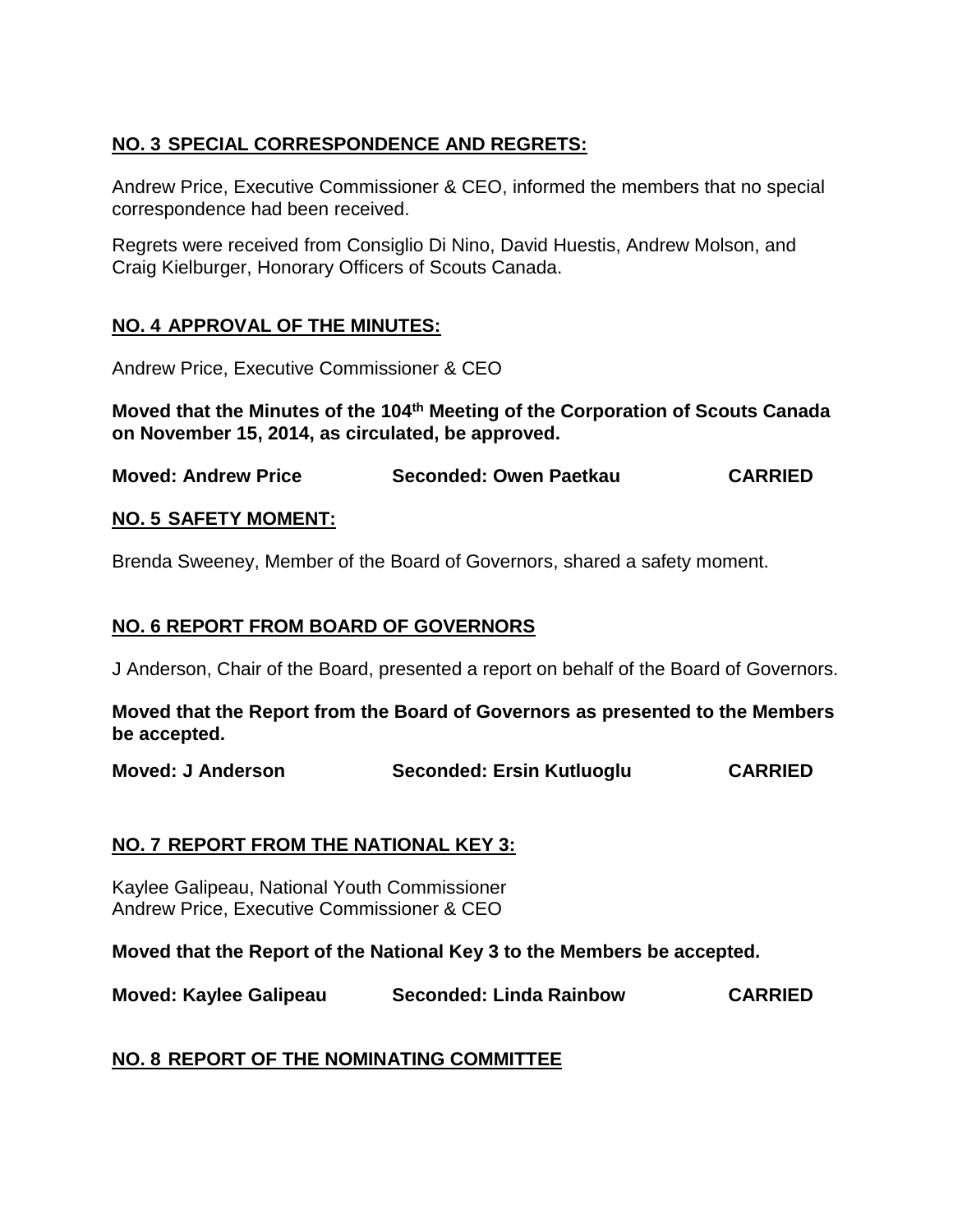Kaylee Galipeau, National Youth Commissioner, presented the Report of the Nominating Committee.

# **NO. 9 ELECTIONS OF OFFICERS AND MEMBERS:**

**Mr. Chair, I would like to move the approval by the Voting Members of the Nominating Committee's recommendations:**

- **J Anderson of Oakville ON as Chair of the Board**
- **Chris von Roretz of Dorval QC as Vice-Chair – Strategic**
- **Leona Harari of Dollard-des-Ormeaux QC as Vice Chair – Finance**
- **John Estrella of Markham, ON as National Commissioner**
- **Caitlyn Piton of Maple Ridge, BC as National Youth Commissioner.**

**Moved: Kaylee Galipeau Seconded: Christian Nielsen CARRIED**

**I would like to move the approval by the Voting Members of the Nominating Committee's recommendation of Mark Josselyn as the Honourary Legal Counsel, Andrew Price as Executive Commissioner & CEO, and Stephen Kent of Mount Pearl NL as the Past Chair of the Board to be Officers of the Scouts Canada Corporation.** 

**Moved: Kaylee Galipeau Seconded: Caitlyn Piton CARRIED**

**Mr. Chair, consistent with Partners for Canadian Scouting Agreement signed by Scouts Canada on September 21, 2012, I would like to move approval by the Voting Members of the Nominating Committee's recommendation of Jean-Francois Labrosse as the representative of l'Association des Scouts du Canada on Scouts Canada's Board of Governors.**

**Moved: Kaylee Galipeau Seconded: Darren Thomson CARRIED**

**I would like to move approval by the Voting Members of the Nominating Committee recommendation, that the following individuals be elected to the Board of Governors:**

- **Darren Thomson Fort St. John, BC**
- **Norm Williams Toronto, ON**
- **Jennifer Wood Toronto, ON**
- **Brenda Sweeney Oakville, ON**
- **Trevor Nimegeers Calgary, AB**
- **John Chow Vancouver, BC**
- **Christian Nielsen, SK**
- **Mike Stewart, NB**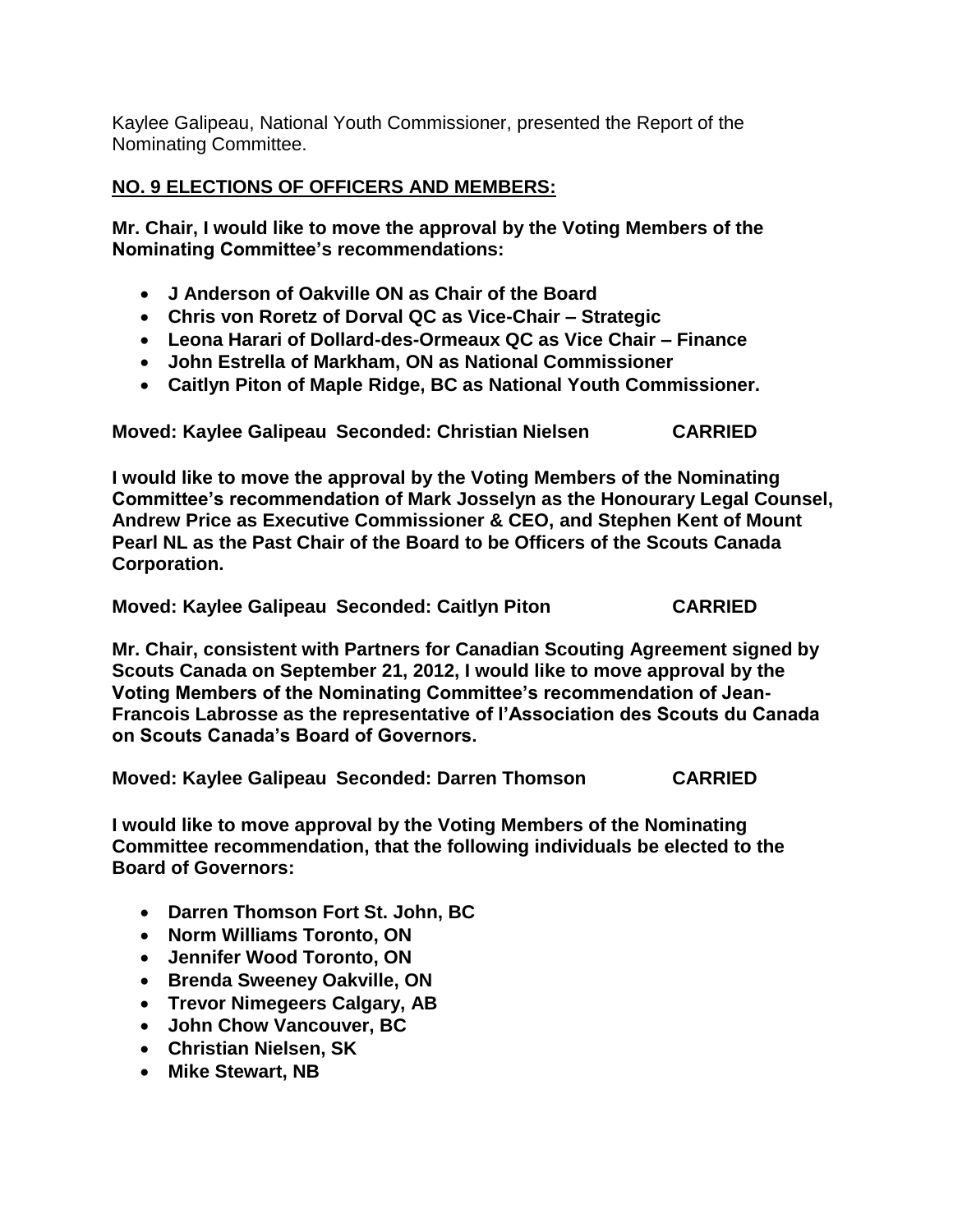**Moved: Kaylee Galipeau Seconded: Devon Staff CARRIED**

**Moved that the Voting Members approve the Nominating Committee's recommendation respecting the election of the 4 Honourary Officers with voting rights and 125 Honourary Members non-voting of the Scouts Canada Corporation.**

|  | Moved: Kaylee Galipeau | <b>Seconded: Angus Bickerton</b> | <b>CARRIED</b> |
|--|------------------------|----------------------------------|----------------|
|--|------------------------|----------------------------------|----------------|

#### **NO. 10 SELECTION OF VOTING MEMBERS TO SERVE ON THE NOMINATING COMMITTEE:**

The Chair received the following nominations from the floor and online: Aaron Crhak, Spencer Julien, Eli Chan, Linda Rainbow, and Kaylee Galipeau.

Following the counting of ballots, Chris Pike the Chief Elections Officer announced the results of the vote. Kaylee Galipeau, Linda Rainbow and Spencer Julien were elected to the Nominating Committee.

#### **NO. 11 MOTIONS PRESENTED TO THE MEMBERS ON BEHALF OF THE BOARD:**

J Anderson confirmed that there were no motions to be presented to the Members on behalf of the Board.

#### **NO. 12 ADOPTION OF AUDITOR'S REPORT AND FINANCIAL STATEMENTS:**

Leona Harari, Vice-Chair Finance, presented the Auditor's Report for the Scouts Canada National Operation.

**Moved that the Auditor's Report for the Scouts Canada National Operation dated November 15, 2015 be accepted; and that the financial statements of the National Operation of Scouts Canada for the year ending August 31, 2015 be accepted.**

**Moved: Leona Harari Seconded: Russ Looker CARRIED**

#### **NO. 13 RECOMMENDATION APPOINTMENT OF AUDITORS FOR 2015/2016:**

**Moved that the firm of KPMG be appointed as Auditors for the National Operation for the year ending August 31, 2016.**

**Moved: Leona Harari Seconded: Aaron Crhak CARRIED**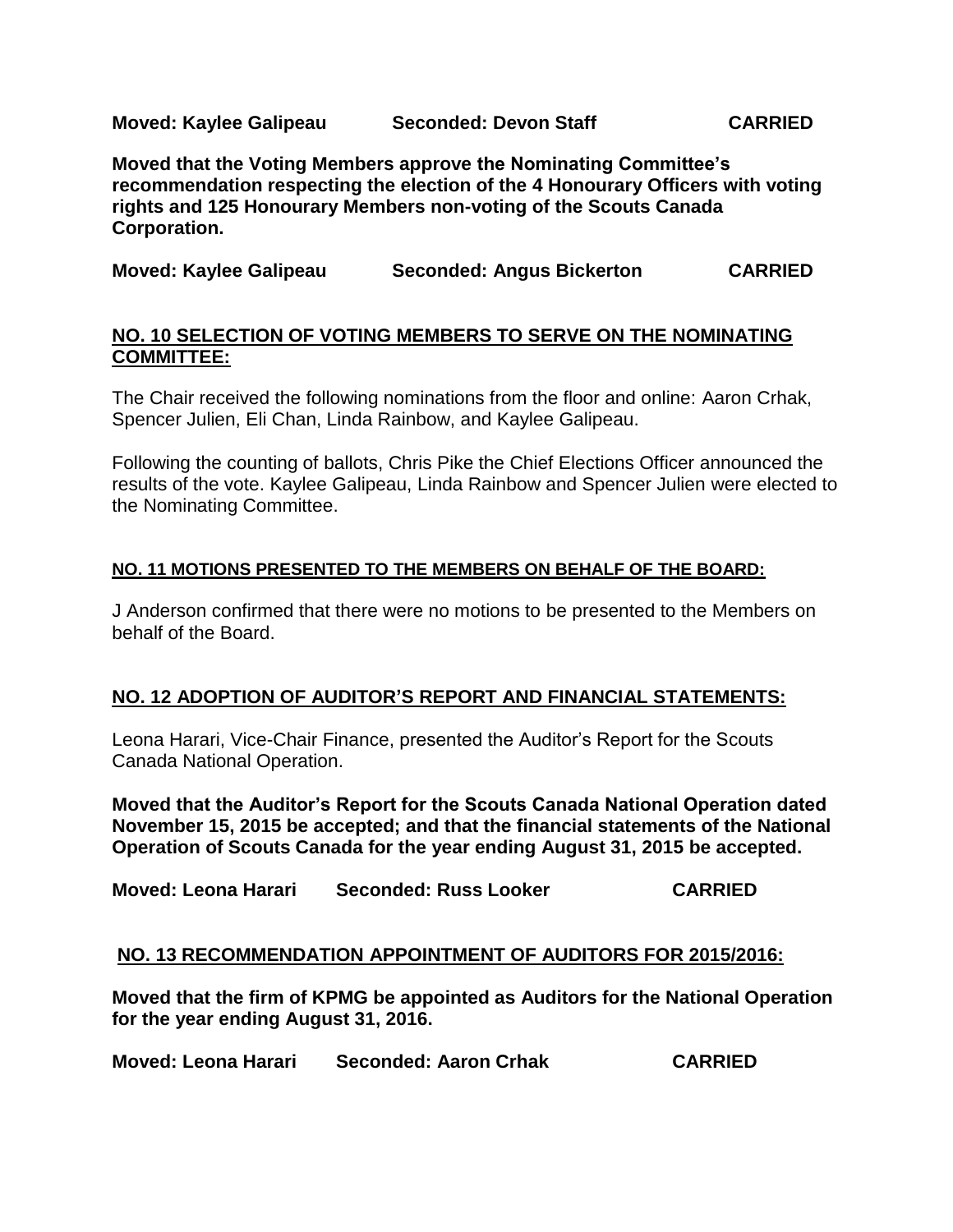## **NO. 14 ADOPTION OF THE ANNUAL REPORT YEAR ENDING AUGUST 31, 2014:**

Leona Harari, Vice-Chair Finance, presented the Annual Report.

**Moved that the Annual Report of the National Operation of Scouts Canada for the year ending August 31, 2015 be adopted.**

**Moved: Leona Harari Seconded: Blair Sparkes CARRIED**

#### **NO. 15 TRIBUTE TO VOLUNTEERS:**

Laura Jarvis, Deputy National Commissioner

**I've been given the distinct honour to pay tribute to our volunteers – these dedicated people who believe in all work and no pay. They are the unsung heroes who share their time, talent and energy to inspire and help young people become confident, contributing citizens of Canada. I ask that we take this occasion to recognize and thank them for their contributions to Scouts Canada.** 

**Moved: Bernie Avery Seconded: Angus Bickerton CARRIED**

#### **NO. 16 APPRECIATION TO SPONSORS AND PARTNERS IN SERVING CANADIAN YOUTH:**

**On behalf of Scouts Canada, I would like to extend our sincere and grateful appreciation to all of our Sponsors/Partners across this great nation, who support and dedicate themselves to aiding us to fulfill our Mission to Canadian youth.**

**Moved: Jennifer Wood Seconded: Kaitlyn Patterson CARRIED**

#### **NO. 17 OTHER BUSINESS:**

**Greetings** 

The Chair invited Mark Chalouhi, President of l'Association des Scouts du Canada, and Wayne McMillan, National Guildmaster – Canadian Fellowship of BP Guilds to bring greetings.

#### Confirmation of Acts

**Be it resolved that all acts, by-laws, proceedings, appointments, elections, and payments enacted, made, done and taken by the Board of Governors and the National Leadership Team members since the last annual meeting of the**